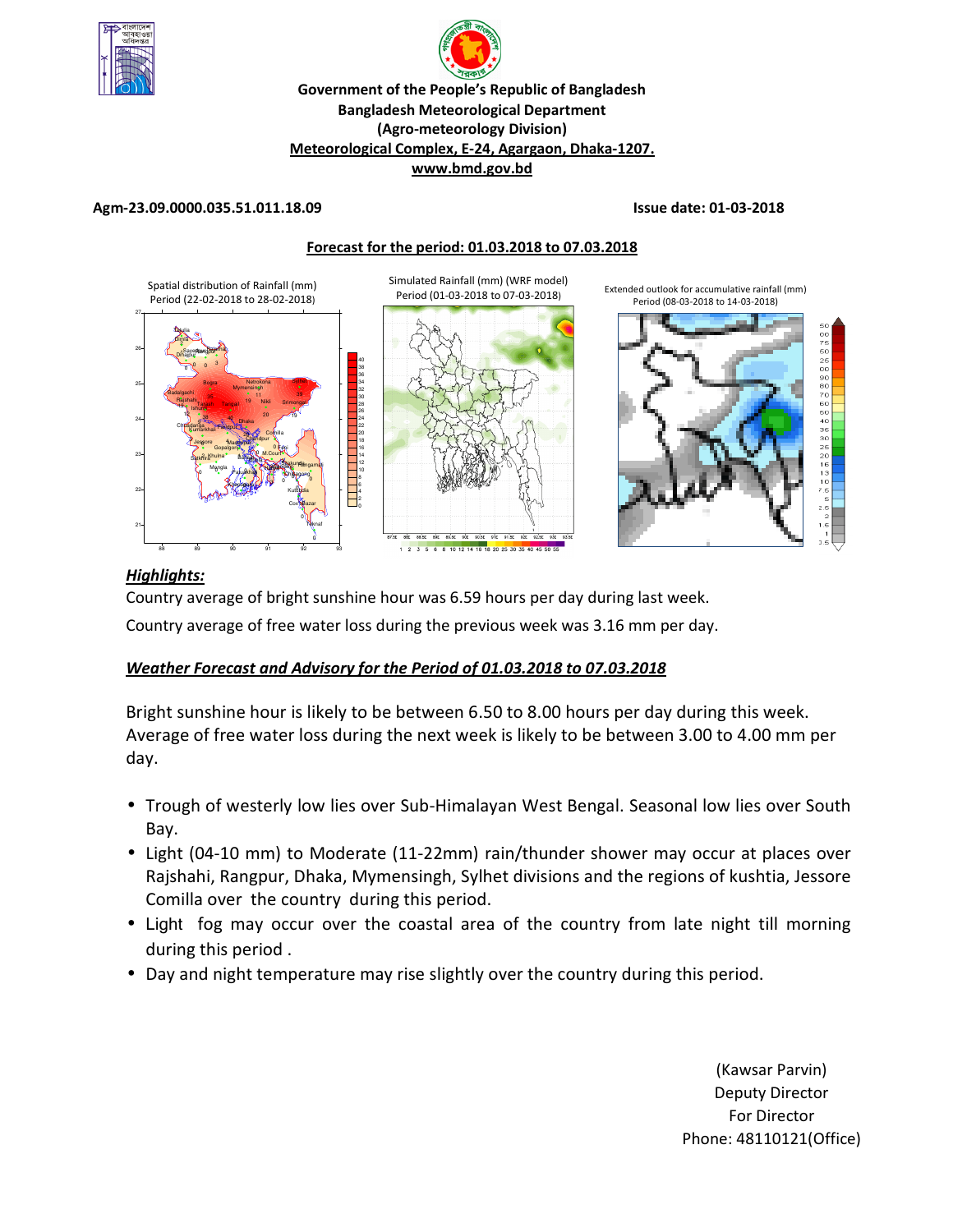#### *Short Weather description Period:22.02.2018 to 28.02.2018*

### *Maximum And Minimum Temperature (Range and Extreme)*

| <b>Divisions</b> | Maximum<br>temperature<br>range in <sup>o</sup> C |                |                                 |        | Highest maximum<br>temperature in <sup>"</sup> C |      |              |      | Minimum<br>temperature<br>Range in <sup>o</sup> C | Lowest minimum<br>temperature in $^{\circ}$ C |                     |  |
|------------------|---------------------------------------------------|----------------|---------------------------------|--------|--------------------------------------------------|------|--------------|------|---------------------------------------------------|-----------------------------------------------|---------------------|--|
| <b>Dhaka</b>     | 26.6                                              | $\sim$         | 33.3 $^{\circ}$ C               |        | Gopalgonj                                        | 33.3 | $^{\circ}$ c | 16.6 | 21.7 <sup>o</sup> C                               | <b>Tangail</b>                                | 16.6 <sup>o</sup> C |  |
| Mymensingh 25.0  |                                                   |                | $-30.1$ <sup>o</sup> C          |        | Mymensingh                                       | 30.1 | °c           | 16.6 | 20.1 $^{\circ}$ C                                 | Netrokona                                     | 16.6 <sup>o</sup> C |  |
| Chittagong       | 25.8                                              |                | $-34.3\degree$ C                |        | Cox'sbazar                                       | 34.3 |              | 15.3 | $22.0^{\circ}$ C                                  | Sitakunda                                     | 15.3 <sup>0</sup> C |  |
| Sylhet           | 26.8                                              |                | $-33.4 °C$                      |        | Srimangal                                        | 33.4 | °c           | 15.5 | 18.5 $\degree$ C                                  | Srimangal                                     | 15.5 $^{\circ}$ C   |  |
| Rajshahi         | 27.3                                              |                | $-32.5\text{ °C}$               |        | Rajarhat&Ishurdi                                 | 32.5 | °c           | 14.9 | $21.0\degree$ C                                   | Rajshahi                                      | 14.9 <sup>o</sup> C |  |
| Rangpur          | 25.2                                              |                | $-29.8\text{ }^{\circ}\text{C}$ |        | Rangpur                                          | 29.8 |              | 11.9 | 18.0 <sup>o</sup> C                               | Rajarhat                                      | 11.9 <sup>0</sup> C |  |
| Khulna           | 29.6                                              | $\blacksquare$ | 34.4                            | $-0$ C | <b>Jessore</b>                                   | 34.4 | $^{\circ}$ c | 15.6 | 21.8 $^{\circ}$ C                                 | Chuadanga                                     | $15.6\text{ °C}$    |  |
| Barisal          | 29.6                                              |                | $-35.5$                         | °c     | Patuakhali                                       | 35.5 | $^{\circ}$ c | 18.0 | 21.8 $^{\circ}$ C                                 | <b>Bhola</b>                                  | 18.0 <sup>o</sup> C |  |

#### *:Rainfall analysis and average temperature:-*

| Name of the<br><b>Divisions</b> | Name of the<br><b>Stations</b> | Total<br>Rainfall<br>in (mm) | Normal<br>Rainfall<br>in $(mm)$ | <b>Deviation</b><br>in % | Total<br>Rainy<br>days | Average<br>M a x<br>Humidity<br>in % | Average<br>M in<br>in % | Average<br>Max.<br>Humidity temp in °C | Average<br>Normal<br>Max.<br>temp in<br>۰C | Average<br>Min.<br>temp in<br>c | Average<br>Normal<br>M in.<br>temp in<br>۰C |
|---------------------------------|--------------------------------|------------------------------|---------------------------------|--------------------------|------------------------|--------------------------------------|-------------------------|----------------------------------------|--------------------------------------------|---------------------------------|---------------------------------------------|
| Dhaka                           | Dhaka                          | 020                          | 7                               | 186                      | 02                     | 092                                  | 37                      | 31.7                                   | 29.5                                       | 20.0                            | 17.3                                        |
|                                 | Faridpur                       | 004                          | 4                               | 0                        | 01                     | 096                                  | 43                      | 31.9                                   | 29.3                                       | 17.2                            | 16.3                                        |
|                                 | Madaripur                      | 001                          | 10                              | $-90$                    | 01                     | 099                                  | 39                      | 31.4                                   | 29.8                                       | 13.7                            | 16.4                                        |
|                                 | Nikli                          | 020                          |                                 | $***$                    | 02                     | 096                                  | 61                      | 28.9                                   |                                            | 18.5                            |                                             |
|                                 | Tangail                        | 040                          | 9                               | 344                      | 02                     | 095                                  | 45                      | 30.5                                   | 28.6                                       | 17.8                            | 16.0                                        |
|                                 | Gopalgonj                      | T                            | $\star$                         | $***$                    | 01                     | **                                   | **                      | *                                      |                                            | ×.                              | $\star$                                     |
| Mymensingh                      | Mymensingh                     | 019                          | 7                               | $***$                    | 01                     | **                                   | **                      | *                                      | 28.1                                       | ×                               | 16.2                                        |
|                                 | Netrokona                      | 011                          | xx                              | $***$                    | 01                     | 093                                  | 56                      | 27.8                                   | *i                                         | 18.0                            | ź.                                          |
| Chittagong                      | Chittagong                     | 000                          | 1                               | $***$                    | 00                     | **                                   | **                      | ×                                      | 29.0                                       | *                               | 17.3                                        |
|                                 | Sitakunda                      | 000                          | 5                               | $\ddot{x}$               | 00                     | **                                   | **                      | ×                                      | 29.7                                       | *                               | 16.2                                        |
|                                 | Rangamati                      | 000                          | 6                               | $***$                    | 00                     | 097                                  | 020                     | *                                      | 30.1                                       | 017                             | 16.6                                        |
|                                 | Cox'sBazar                     | 000                          | 6                               | $***$                    | 00                     | 092                                  | 39                      | 31.6                                   | 29.8                                       | 19.1                            | 18.4                                        |
|                                 | Teknaf                         | 000                          | 7                               | $***$                    | 00                     | **                                   | **                      | *                                      | 29.7                                       | *                               | 18.2                                        |
|                                 | Hatiya                         | 003                          | 5                               | $\overline{***}$         | 01                     | 100                                  | 54                      | 30.4                                   | 28.7                                       | 19.4                            | 17.9                                        |
|                                 | Sandw ip                       | 000                          | 7                               | $-100$                   | 00                     | **                                   | **                      | *                                      | 28.4                                       | *                               | 18.1                                        |
|                                 | Kutubdia                       | T                            | 5                               | $\overline{***}$         | 01                     | 096                                  | 53                      | 29.6                                   | 28.3                                       | 18.5                            | 18.5                                        |
|                                 | Feni                           | 002                          | 8                               | $\ddot{x}$               | 01                     | 095                                  | 38                      | 31.6                                   | 29.4                                       | 19.4                            | 17.0                                        |
|                                 | M.Court                        | 002                          | 7                               | $-71$                    | 01                     | 096                                  | 42                      | 31.8                                   | 29.3                                       | 20.2                            | 17.4                                        |
|                                 | Chandpur                       | 000                          | 4                               | $\ddot{x}$               | 00                     | 092                                  | 46                      | 31.9                                   | 29.1                                       | 20.5                            | 16.9                                        |
|                                 | Comilla                        | 000                          | 8                               | $\overline{***}$         | 00                     | 095                                  | 45                      | 30.4                                   | 28.7                                       | 19.5                            | 16.7                                        |
| Sylhet                          | Sylhet                         | 039                          | 11                              | $\ddot{x}$               | 03                     | 063                                  | 32                      | 30.0                                   | 28.6                                       | 18.0                            | 15.9                                        |
|                                 | Srimongal                      | 019                          | 14                              | 36                       | 02                     | #                                    | *                       | ×                                      | 29.2                                       | ×                               | 14.6                                        |
| Rajshahi                        | Rajshahi                       | 012                          | 4                               | $***$                    | 01                     | 098                                  | 42                      | 31.2                                   | 29.4                                       | 17.3                            | 14.6                                        |
|                                 | Bogra                          | 035                          | 4                               | $\ddot{x}$               | 01                     | 097                                  | 28                      | 29.9                                   | 28.5                                       | 17.8                            | 15.5                                        |
|                                 | Ishurdi                        | 009                          | 6                               | $***$                    | 01                     | 098                                  | 31                      | 30.9                                   | 29.1                                       | 17.1                            | 14.1                                        |
|                                 | Badalgachi                     | 019                          | $\star$                         | $***$                    | 01                     | 097                                  | 33                      | 29.1                                   |                                            | 17.9                            | ź,                                          |
|                                 | Tarash                         | 038                          | $\frac{1}{2}$                   | $\ddot{x}$               | 02                     | 100                                  | 43                      | 29.1                                   | x,                                         | 18.5                            |                                             |
| Rangpur                         | Rangpur                        | 000                          | 3                               | $***$                    | 00                     | 092                                  | 47                      | 27.9                                   | 27.1                                       | 16.7                            | 14.1                                        |
|                                 | Dinajpur                       | 000                          | $\overline{2}$                  | $\star \star \star$      | 00                     | 094                                  | 48                      | 28.6                                   | 27.6                                       | 16.2                            | 14.1                                        |
|                                 | Sayedpur                       | 000                          | $\star\star$                    | $\ddot{x}$               | 00                     | **                                   | **                      | ×                                      | $\star$                                    |                                 | $\star$                                     |
|                                 | Rajarhat                       | 003                          |                                 | $***$                    | 01                     | 091                                  | 49                      | 27.6                                   | **                                         | 15.4                            | ź,                                          |
|                                 | Tetulia                        | 002                          | $\star\star$                    | $\ddot{x}$               | 01                     | 092                                  | 41                      | 27.9                                   | $\star$                                    | 15.4                            | $\star\star$                                |
|                                 | Dimla                          | 001                          | x                               | $\ddot{x}$               | 01                     | 090                                  | 47                      | 27.7                                   | x                                          | 16.3                            | $\star$                                     |
| Khulna                          | Khulna                         | 000                          | 7                               | $-100$                   | 00                     | 097                                  | 41                      | 32.5                                   | 30.0                                       | 20.6                            | 16.9                                        |
|                                 | Mongla                         | T                            | $\star$                         | $\ddot{x}$               | 01                     | **                                   | *                       | *                                      |                                            | ss.                             | ź.                                          |
|                                 |                                | 002                          | 5                               |                          | 02                     | 095                                  | 041                     | 033                                    | 30.5                                       | 019                             | 16.2                                        |
|                                 | Jessore                        | 003                          | 5                               | -60<br>***               | 01                     | 095                                  | 41                      | 32.1                                   | 30.0                                       | 18.9                            | 15.7                                        |
|                                 | Chuadanga<br>Satkhira          | 000                          | 9                               | $-100$                   | 00                     | 100                                  | 27                      | 32.4                                   | 30.1                                       | 19.1                            | 17.2                                        |
|                                 |                                | 006                          | $\star$                         | $\overline{***}$         | 01                     | 078                                  | 065                     | 031                                    |                                            | 019                             |                                             |
| <b>Barisal</b>                  | Kumarkhali                     |                              |                                 |                          |                        |                                      |                         |                                        |                                            | 19.7                            |                                             |
|                                 | <b>Barisal</b>                 | 000                          | 5                               | $-100$                   | 00                     | 100                                  | 38<br>44                | 32.1                                   | 29.7                                       |                                 | 16.6                                        |
|                                 | <b>Bhola</b>                   | 000                          | 8                               | $-100$                   | 00                     | 096                                  |                         | 31.4                                   | 29.6                                       | 20.2                            | 17.7                                        |
|                                 | Patuakhali                     | 000                          | 6                               | $-100$<br>***            | 00                     | 100                                  | 36                      | 33.2                                   | 29.8                                       | 20.7                            | 17.9                                        |
|                                 | Khepupara                      | T                            | 11                              |                          | 01                     | *                                    | **                      | ×                                      | 29.7                                       | ×                               | 18.3                                        |

N.B-.Analyses contained in this bulletin are based on preliminary \*un-checked data. \*\* Data not received. \*\*\* Data not available.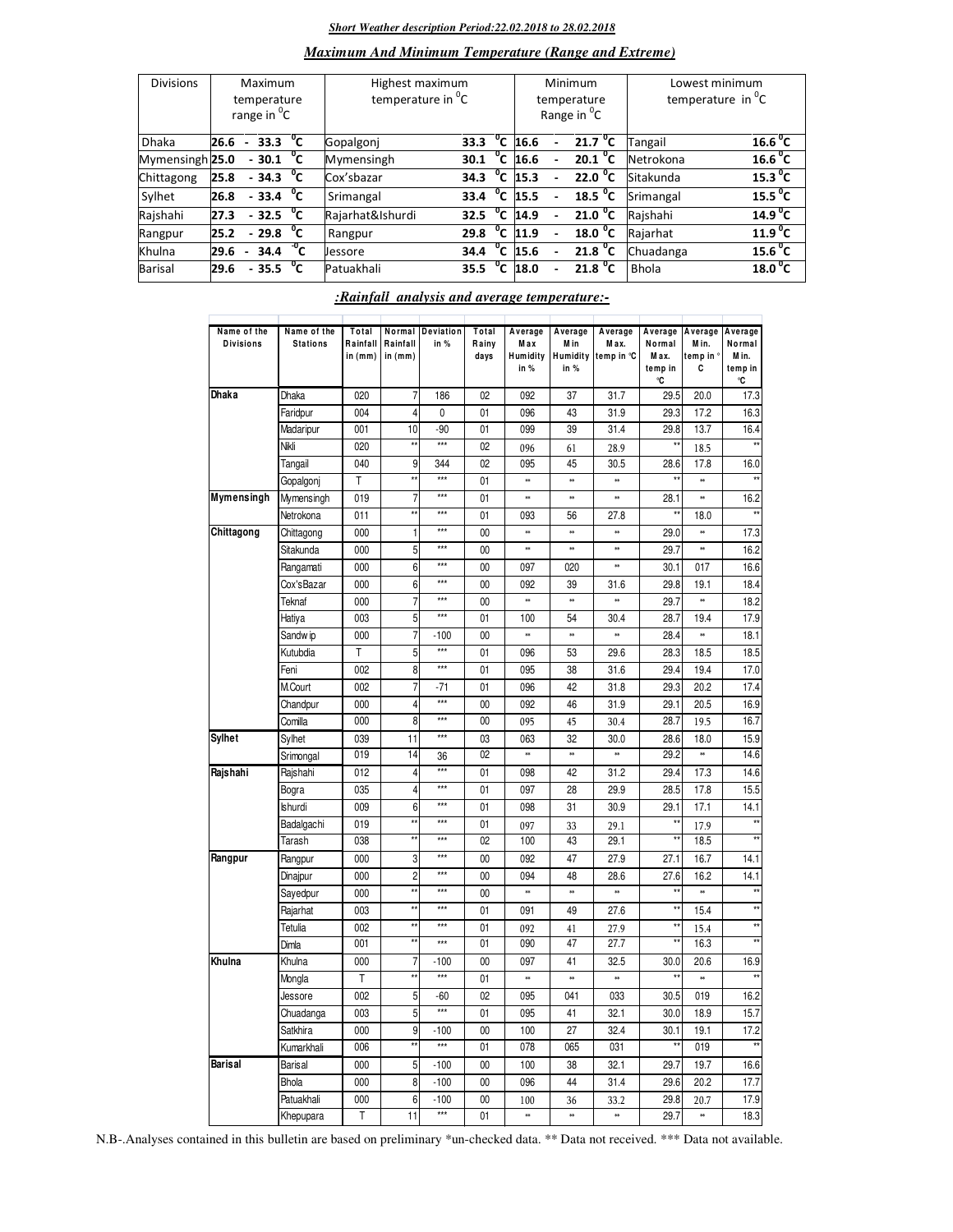

Spatial distribution of Rainfall (mm). Period (22-02-2018 to 28-02-2018)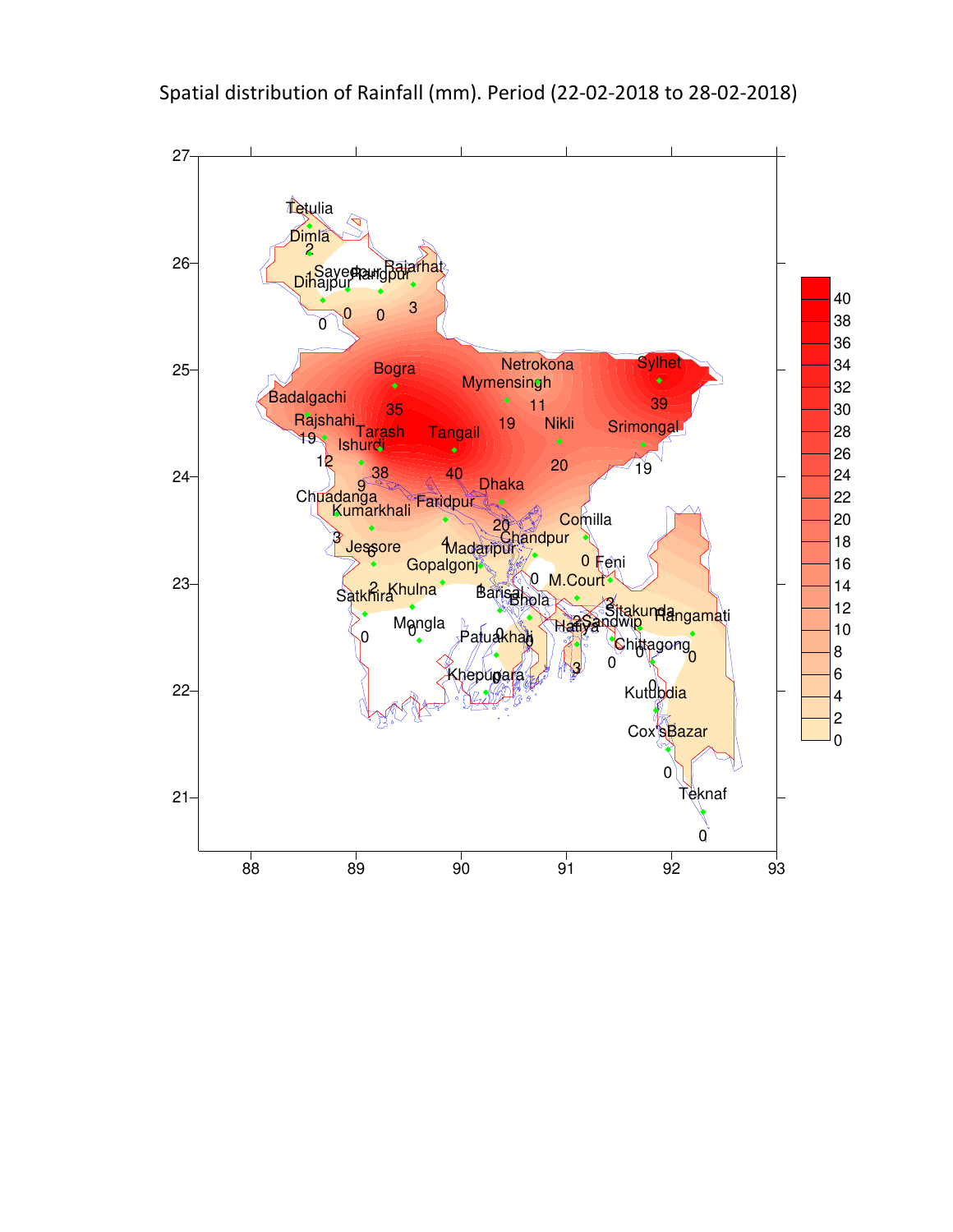



# গণপ্রজাতন্ত্রী বাংলাদেশ সরকার বাংলাদেশ আবহাওয়া অধিদপ্তর কৃষি আবহাওয়া মহাশাখা <u> আবহাওয়া ভবন, ই-২৪, আগারগাঁও, ঢাকা-১২০৭।</u> www.bmd.gov.bd

#### এজিএম-২৩.০৯.০০০০.০৩৫.৫১.০১১.১৮.০৯

তারিখ: ০১-০৩-২০১৮ খ্রিঃ





Simulated Rainfall (mm) (WRF model) Period (01-03-2018 to 07-03-2018)







প্ৰধান বৈশিষ্ট্য সমূহঃ-

গত সপ্তাহে দেশের দৈনিক উজ্জ্বল সূর্যকিরণ কালের গড় ৬.৫৯ ঘন্টা ছিল । গত সপ্তাহে দেশের দৈনিক বাষ্পীভবনের গড় ৩.১৬ মিঃ মিঃ ছিল।

#### আবহাওয়ার পূর্বাভাসঃ- ০১-০৩-২০১৮ থেকে ০৭-০৩-২০১৮ ইং পর্যন্ত।

এ সপ্তাহে দৈনিক উজ্জল সূর্য কিরণ কাল ৬.৫০ থেকে ৮.০০ ঘন্টার মধ্যে থাকতে পারে । আগামী সপ্তাহের বাষ্পীভবনের দৈনিক গড় ৩.০০ মিঃ মিঃ থেকে ৪.০০ মিঃ মিঃ থাকতে পারে।

- পশ্চিমা লঘুচাপের বর্ধিতাংশ হিমালয়ের পাদদেশীয় পশ্চিমবঙ্গ ও তৎসংলগ্ন এলাকা পর্যন্ত বিস্তৃত রয়েছে। মৌসুমের স্বাভাবিক লঘুচাপ দক্ষিণ বঙ্গোপসাগরে অবস্থান করছে।
- এ সময়ে রাজশাহী, রংপুর, ঢাকা, ময়মনসিংহ, সিলেট বিভাগ এবং কুষ্টিয়া, যশোর, কুমিল্লা অঞ্চলের কিছু কিছু স্থানে হালকা (০৪-১০ মিঃ মিঃ) থেকে মাঝারী (১১-২২মিঃ মিঃ) ধরণের বৃষ্টি/বজ্রবৃষ্টি হতে পারে।
- এ সময়ে শেষ রাত হতে সকাল পর্যন্ত দেশের উপকূলীয় এলাকায় হালকা কুয়াশা পড়তে পারে ।
- এ সময়ে সারাদেশে দিন ও রাতের তাপমাত্রা সামান্য বৃদ্ধি পেতে পারে।

(কাওসার পারভীন) উপপরিচালক পরিচালকের পক্ষে ফোনঃ ৪৮১১০১২১(দপ্তর)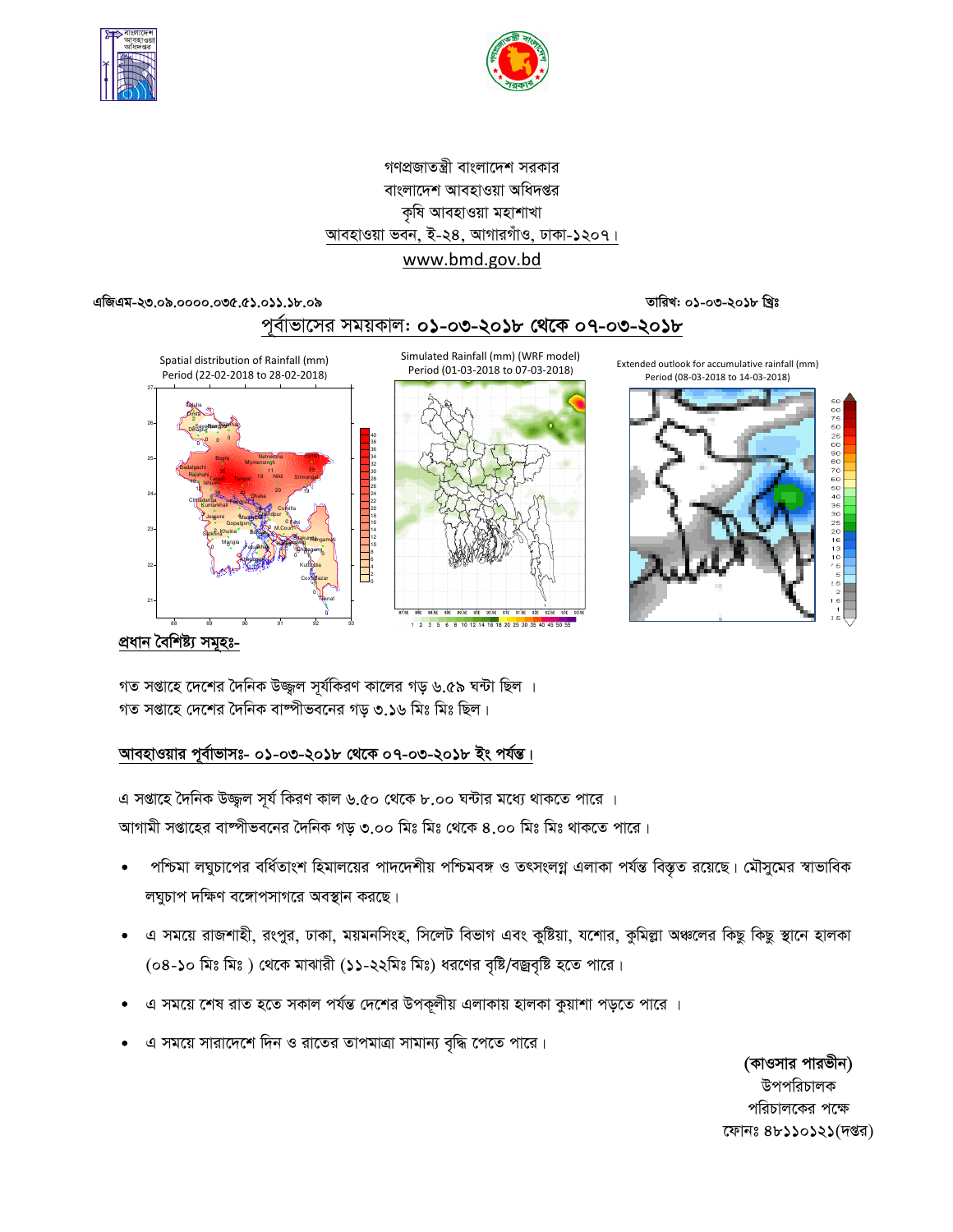# <u>সংক্ষিপ্ত আবহাওয়া বিবরণী, সময়: ২২.০২.২০১৮ থেকে ২৮.০২.২০১৮</u>

|           |                           |         |                        |                                | সর্বোচ্চ ও সর্বোনিম্ন                                                                                                                                                                                                                                                                                                                                                                                                                                                             | তাপমাত্রা |                 |                                       |                |                         |                          |
|-----------|---------------------------|---------|------------------------|--------------------------------|-----------------------------------------------------------------------------------------------------------------------------------------------------------------------------------------------------------------------------------------------------------------------------------------------------------------------------------------------------------------------------------------------------------------------------------------------------------------------------------|-----------|-----------------|---------------------------------------|----------------|-------------------------|--------------------------|
| বিভাগ     | সর্বোচ্ছ তাপমাত্রার পরিসর |         | $^\circ$ ମେଃ           |                                | সৰ্বোচ্ছ তাপমাত্ৰা ° সেঃ                                                                                                                                                                                                                                                                                                                                                                                                                                                          |           |                 | সর্বোনিম তাপমাত্রার পরিসর <i>°সেঃ</i> |                | সর্বোনিম তাপমাত্রা °সেঃ |                          |
| ঢাকা      | ২৬.৬                      | - ৩৩.৩  |                        | $^\circ$ সেঃ গোপালগঞ্জ         | $90.9^{\circ}$ $\sqrt{7}$ : $96.9^{\circ}$                                                                                                                                                                                                                                                                                                                                                                                                                                        |           | ২১.৭            | $^{\circ}$ (সঃ $^{\circ}$             | টাঙ্গাইল       | ১৬.৬                    | $^{\circ}$ (সঃ           |
| ময়মনসিংহ | ২৫.০                      | - ৩০.১  | $^{\circ}$ সেঃ         | ময়মনসিংহ                      | $\omega$ 90.) $\delta$ $\Delta$ $\delta$ $\gamma$                                                                                                                                                                                                                                                                                                                                                                                                                                 |           | ২০.১            | $^{\circ}$ (সঃ                        | নেত্ৰকোনা      | ১৬.৬                    | $^{\circ}$ (সঃ           |
| চট্টগ্ৰাম | ২৫.৮                      | - ৩৪.৩  | $^{\circ}$ সেঃ         | কক্সবাজার                      | $0.36$ $\sqrt[3]{7}$ $0.80$                                                                                                                                                                                                                                                                                                                                                                                                                                                       |           | ২২.০            |                                       | °মেঃ সীতাকুণ্ড | ১৫.৩                    | $^{\circ}$ (সঃ           |
| সিলেট     | ২৬.৮                      | - ৩৩.৪  | $^\circ$ সেঃ           | শ্ৰীমঙ্গল                      | ৩৩.৪ $^{\circ}$ (স $_{\rm s}$ ১৫.৫                                                                                                                                                                                                                                                                                                                                                                                                                                                |           | $\mathcal{F}$ . | $^{\circ}$ (সঃ                        | শ্ৰীমঙ্গল      | 50.0                    | $^{\circ}$ (সঃ           |
| রাজশাহী   | ২৭.৩                      | - ৩২.৫  |                        | $^\circ$ (স: রাজারহাটও ঈশ্বরদী | ०२.৫ $^{\circ}$ (प्र: ১৪.৯                                                                                                                                                                                                                                                                                                                                                                                                                                                        |           | ২১.০            | $^{\circ}$ (সঃ                        | রাজশাহী        | 58.5                    | $^{\circ}$ CA $^{\circ}$ |
| রংপূর     | ২৫.২                      | - ২৯.৮  | ° সেঃ <sup>রংপুর</sup> |                                | $\sim$ $\sim$ $\sim$ $\sim$ $\sim$ $\sim$                                                                                                                                                                                                                                                                                                                                                                                                                                         |           | $\delta$ .0     | $^{\circ}$ (ਸਃ                        | রাজারহাট       | 33.5                    | $^{\circ}$ (সঃ           |
| খুলনা     | ২৯.৬                      | $-08.8$ | $^{\circ}$ (সঃ         | যশোর                           | $0.36$ $\mathrm{yr}$ $\mathrm{pc}$                                                                                                                                                                                                                                                                                                                                                                                                                                                |           | ২১.৮            | $^{\circ}$ সেঃ                        | চয়াডাঙ্গা     | ১৫.৬                    | $^{\circ}$ CA $^{\circ}$ |
| বরিশাল    | ২৯.৬                      | - ৩৫.৫  | $^{\circ}$ (সঃ         | পটুয়াখালী                     | $-$ 0.44 $\sqrt[3]{7}$ % $\sqrt[3]{20}$<br>$\begin{array}{ccccccccccccccccc}\n\mathbf{A} & \mathbf{B} & \mathbf{B} & \mathbf{C} & \mathbf{A} & \mathbf{A} & \mathbf{B} & \mathbf{B} & \mathbf{B} & \mathbf{B} & \mathbf{B} & \mathbf{B} & \mathbf{B} & \mathbf{B} & \mathbf{B} & \mathbf{B} & \mathbf{B} & \mathbf{B} & \mathbf{B} & \mathbf{B} & \mathbf{B} & \mathbf{B} & \mathbf{B} & \mathbf{B} & \mathbf{B} & \mathbf{B} & \mathbf{B} & \mathbf{B} & \mathbf{B} & \mathbf{B$ |           | ২১.৮            | $^{\circ}$ (সঃ                        | ভোলা           | $\delta$ .0             | $^{\circ}$ (সঃ           |

বৃষ্টিপাত বিশ্লেষণ এবং স্বাভাবিক তাপমাত্ৰাঃ-

| বিভাগের নাম | স্টেশনেব নাম | মোট<br>বৃষ্টিপাত<br>(মিঃমিঃ) | ষাভাবিক<br>বৃষ্টিপাত<br>(মিঃমিঃ) | বিছ্যুতি( %) | মোট<br>বৃষ্টিপাতের<br>দিন | সৰ্বোচ্ছ<br>গড় আদ্রতা | সৰ্বোনিম্ন<br>আদ্ৰতা | গড় সৰ্বোচ্ছ<br>তাপমাত্রা<br>( ডিগ্ৰী সেঃ) | গড<br>ষভাবিক<br>তাপমাত্রা | সৰ্বোনিম্ন<br>গড<br>তাপমাত্রা | সৰ্বোনিম্ন<br>ষাভাবিক<br>গড |
|-------------|--------------|------------------------------|----------------------------------|--------------|---------------------------|------------------------|----------------------|--------------------------------------------|---------------------------|-------------------------------|-----------------------------|
|             |              |                              |                                  |              |                           | ( %)                   | ( %)                 |                                            | (ডিগ্ৰী সেঃ)              | (ডিগ্ৰী<br>(সঃ)               | তাপমাত্রা(<br>ডিগ্ৰী সেঃ)   |
| ঢাকা        | ঢাকা         | ०२०                          | ٩                                | ১৮৬          | ०२                        | ০৯২                    | ৩৭                   | 05.9                                       | ২৯.৫                      | ২০.০                          | 59.0                        |
|             | ফরিদপুর      | 008                          | 8                                | $\circ$      | ०১                        | ০৯৬                    | 8 <sub>0</sub>       | ৩১.৯                                       | ২৯.৩                      | ১৭.২                          | 36.0                        |
|             | মাদারীপুর    | ००১                          | ১০                               | -৯০          | ०১                        | ০৯৯                    | ৩৯                   | 05.8                                       | ২৯.৮                      | 30.9                          | 56.8                        |
|             | নিকলী        | ০২০                          | $**$                             | ***          | ०२                        | ০৯৬                    | دی                   | ২৮.৯                                       | $**$                      | $\delta$ .                    | $* *$                       |
|             | টাঙ্গাইল     | 080                          | ৯                                | $088$        | ०२                        | ০৯৫                    | 8¢                   | 0.00                                       | ২৮.৬                      | 39.5                          | 30.0                        |
|             | গোপালগজ্ঞ    | ঞ                            | **                               | $***$        | ०১                        | $\pm\pm$               | $**$                 | $\pm\pm$                                   | $**$                      | **                            | $\ast\ast$                  |
| ময়মনসিংহ   | ময়মনসিংহ    | ০১৯                          | ٩                                | ***          | ०১                        | $\pm\pm$               | $**$                 | $\pm\pm$                                   | ২৮.১                      | $\ast\ast$                    | ১৬.২                        |
|             | নেত্ৰকোনা    | ০১১                          | **                               | ***          | ०১                        | ০৯৩                    | ৫৬                   | ২৭.৮                                       | $\pm\pm$                  | 5b.0                          | $**$                        |
| চউগ্ৰাম     | ঢট্ৰগ্ৰাম    | 000                          | ډ                                | $***$        | oo                        | $**$                   | $**$                 | $**$                                       | ২৯.০                      | $\ast\ast$                    | 59.0                        |
|             | সীতাকুন্ড    | 000                          | $\pmb{\mathfrak{C}}$             | ***          | oo                        | $\pm\pm$               | $**$                 | $\pm\pm$                                   | ২৯.৭                      | $* *$                         | ১৬.২                        |
|             | রাঙ্গামাটি   | 000                          | ৬                                | ***          | oo                        | ০৯৭                    | ०२०                  | $\ast$                                     | 00.2                      | ०১१                           | 39.9                        |
|             | কক্সবাজার    | 000                          | ৬                                | ***          | $^{\circ}$                | ০৯২                    | ৩৯                   | 0.6                                        | ২৯.৮                      | 38.5                          | 5b.8                        |
|             | টেকনাফ       | 000                          | ٩                                | $***$        | oo                        | $\ast\ast$             | $\ast\ast$           | $\pm\pm$                                   | ২৯.৭                      | **                            | 3b.3                        |
|             | যাতমা        | ০০৩                          | $\pmb{\mathfrak{C}}$             | ***          | ०১                        | ১০০                    | 68                   | 00.8                                       | ২৮.৭                      | 55.8                          | 39.5                        |
|             | সন্দ্বীপ     | 000                          | ٩                                | $-200$       | oo                        | **                     | $* *$                | $**$                                       | 2b.8                      | **                            | $\mathcal{V}$               |
|             | কুতুবদীয়া   | ঞ                            | ¢                                | $***$        | ०১                        | ০৯৬                    | ৫৩                   | ২৯.৬                                       | ২৮.৩                      | b.0                           | b.0                         |
|             | কেনী         | ००२                          | b                                | ***          | ०১                        | ০৯৫                    | ৩৮                   | 0.6                                        | 25.8                      | 55.8                          | 9.0                         |
|             | মাইজদী কোট   | ००२                          | ٩                                | -95          | ०১                        | ০৯৬                    | 82                   | 05.b                                       | ২৯.৩                      | ২০.২                          | 59.8                        |
|             | চাঁদপুর      | 000                          | 8                                | ***          | oo                        | ০৯২                    | 8 <sub>0</sub>       | ৩১.৯                                       | ২৯.১                      | ২০.৫                          | ১৬.৯                        |
|             | কৃমিল্লা     | 000                          | b                                | ***          | oo                        | ০৯৫                    | 8¢                   | 00.8                                       | ২৮.৭                      | ১৯.৫                          | 38.9                        |
| সিলেট       | সিলেট        | ০৩৯                          | دد                               | ***          | ೲ                         | ০৬৩                    | ৩২                   | 0.00                                       | 3. 성                      | $\delta$ .0                   | 30.5                        |
|             | শ্ৰীমঙ্গল    | ০১৯                          | $\sqrt{8}$                       | ৩৬           | ०२                        | $\pm\pm$               | **                   | **                                         | ২৯.২                      | $\pm\pm$                      | 58.6                        |
| রাজশাহী     | রাজশাইী      | ০১২                          | 8                                | $***$        | ०১                        | ০৯৮                    | 85                   | ৩১.২                                       | 25.8                      | 39.0                          | 38.6                        |
|             | বগুডা        | ০৩৫                          | 8                                | ***          | ०১                        | ০৯৭                    | ২৮                   | ২৯.৯                                       | ২৮.৫                      | 39.5                          | 50.0                        |
|             | ঈশ্বরদী      | ০০৯                          | y                                | ***          | ०১                        | ০৯৮                    | ৩১                   | ৩০.৯                                       | ২৯.১                      | 39.5                          | 58.5                        |
|             | বদলগাছী      | ০১৯                          | **                               | ***          | ०১                        | ০৯৭                    | ৩৩                   | ২৯.১                                       | $* *$                     | 39.5                          | $**$                        |
|             | তাডাশ        | 00b                          | **                               | ***          | ०२                        | 500                    | 8 <sub>0</sub>       | ২৯.১                                       | $\ast\ast$                | $\delta$ . d                  | $\pm\pm$                    |
| রংপুর       | রংপুর        | 000                          | ৩                                | ***          | oo                        | ০৯২                    | 89                   | ২৭.৯                                       | ২৭.১                      | 38.9                          | 58.5                        |
|             | দিনাজপুর     | 000                          | ډ                                | ***          | $^{\circ}$                | $\circ$ ৯৪             | 8 <sub>b</sub>       | ২৮.৬                                       | ২৭.৬                      | 38.2                          | 58.5                        |
|             | সৈয়দপুর     | 000                          | **                               | $***$        | $^{\circ}$                | $\pm\pm$               | $**$                 | $\ast\ast$                                 | $\ast\ast$                | $\ast\ast$                    | **                          |
|             | রাজারহাট     | ೲ                            | $* *$                            | ***          | ०১                        | ০৯১                    | 85                   | ২৭.৬                                       | $**$                      | 30.8                          | $\ast\ast$                  |
|             | তেতুঁলিয়া   | ००२                          | **                               | ***          | ٥S                        | ০৯২                    | $8\sqrt{ }$          | ২৭.৯                                       | $**$                      | 26.8                          | $* *$                       |
|             | ডিমলা        | ००১                          | $* *$                            | ***          | ०১                        | ০৯০                    | 89                   | ২৭.৭                                       | $**$                      | 5.90                          | **                          |
| থুলনা       | থুলনা        | 000                          | ٩                                | -১০০         | oo                        | ০৯৭                    | 85                   | 02.6                                       | 0.0                       | ২০.৬                          | ১৬.৯                        |
|             | মংলা         | $\mathfrak{g}$               | **                               | $***$        | ٥S                        | $\ast\ast$             | $* *$                | $\ast\ast$                                 | $**$                      | $\pm\pm$                      | $\pm\pm$                    |
|             | যশোর         | ००२                          | ¢                                | -৬০          | ०२                        | ০৯৫                    | $08\lambda$          | ೦೦೦                                        | 0.0                       | ০১৯                           | ১৬.২                        |
|             | ्रशाডाঙ्গा   | ০০৩                          | ¢                                | $***$        | ०১                        | ০৯৫                    | 85                   | ৩২.১                                       | 0.0                       | ১৮.৯                          | 30.9                        |
|             | সাতস্কীরা    | 000                          | ৯                                | -200         | $^{\circ}$                | 500                    | ২৭                   | ৩২. $8$                                    | $\circ$ .                 | 38.5                          | 39.5                        |
|             | কৃমারথালী    | ००७                          | **                               | ***          | ०১                        | ०१৮                    | ০৬৫                  | ০৩১                                        | $\pm\pm$                  | ০১৯                           | **                          |
| বরিশাল      | বরিশাল       | 000                          | ¢                                | -১০০         | oo                        | ১০০                    | ৩৮                   | ৩২.১                                       | ২৯.৭                      | 38.9                          | ১৬.৬                        |
|             | ভোলা         | 000                          | b                                | -১০০         | $^{\circ}$                | ০৯৬                    | 88                   | 05.8                                       | ২৯.৬                      | ২০.২                          | 9.9                         |
|             | পটুয়াখালী   | 000                          | ى                                | -১০০         | $^{\circ}$                | ১০০                    | ৩৬                   | ৩৩.২                                       | ২৯.৮                      | २०.१                          | 39.5                        |
|             | খেপুপাড়া    | $\mathfrak{g}$               | دد                               | ***          | ०১                        | $**$                   | $* *$                | $**$                                       | ২৯.৭                      | $\ast\ast$                    | 5b.9                        |

N.B. Analyses contained in this bulletin are based on preliminary \* un-checked data. \*\* Data not received. \*\*\* Data not available.